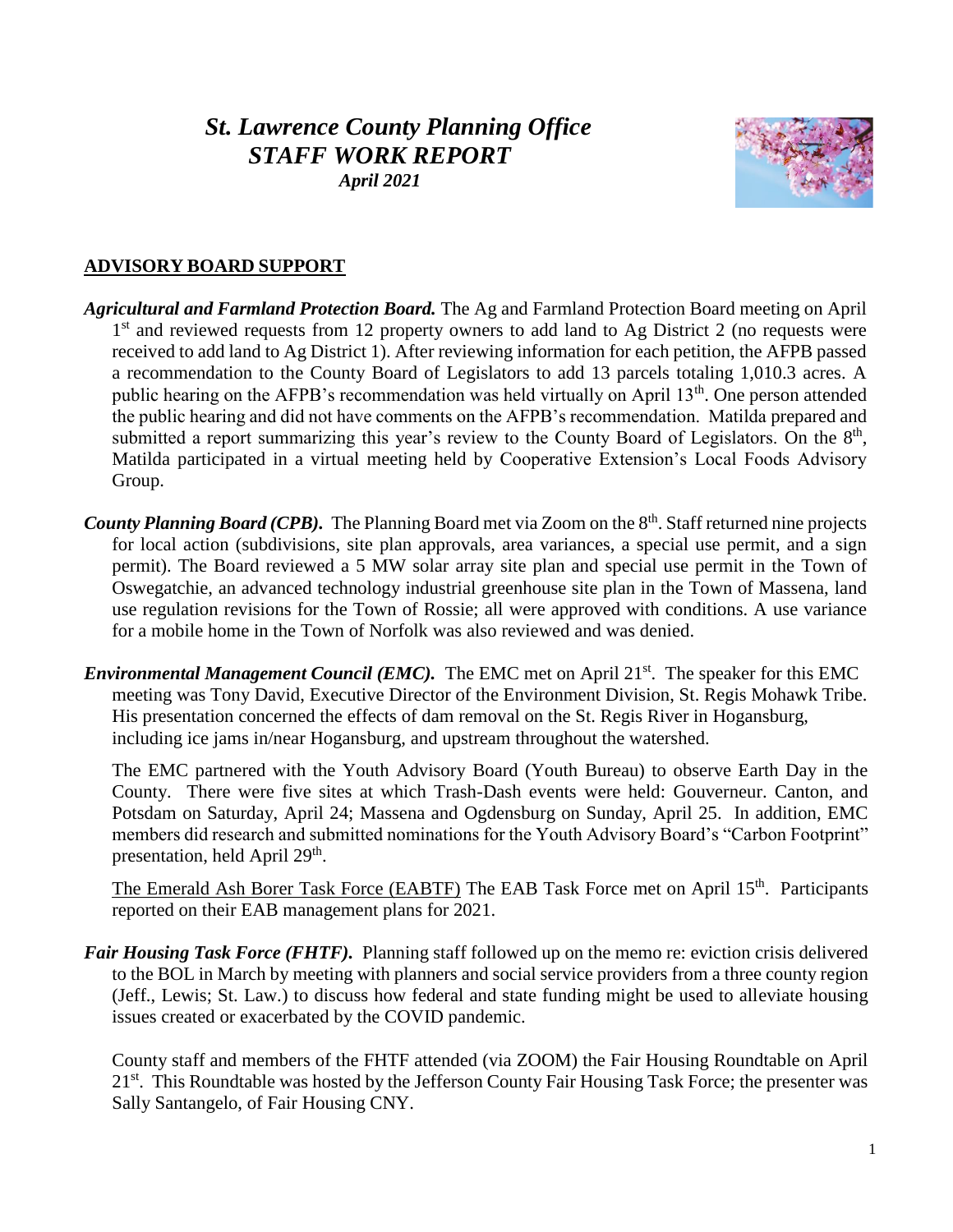#### **BOARD OF LEGISLATORS**

- *Census 2020.* On April 26<sup>th</sup>, the Census Bureau released state population figure from the 2020 Census. These ae the first numbers released from that Census; they will be used to determine apportionment in Congress. It was reported that New York State had a population of 20,215,751, which was up from the 2010 figure (19,421,055). It is projected that New York will lose 1 seat in the House of Representatives.
- *Countywide Broadband Assessment.* Staff are working with DANC and a consultant to assess the deficiencies throughout the County. The assessment involves an on-line and paper survey that went live on February 19<sup>th</sup> and will continue through April 30<sup>th</sup>, and a physical inspection of broadband infrastructure.
- *COVID Response.* Staff assisted at five (5) vaccination PODs (Points of Distribution) during the month of April.
- *Jones & Laughlin (J&L) Site.* Staff participated in a technical conference call with DEC on April 29<sup>th</sup>. The County submitted comments on the draft Interim Site Management Plan (SMP).
- *Space Planning.* Staff are assisting the Sheriff, District Attorney and Emergency Management Offices with space realignment.

#### **COMMUNITY / ECONOMIC DEVELOPMENT**

*Community Development Block Grants (CDBG).* The Planning Office administers three open grants: the Septic Tank Replacement Assistance Program (STRAP); the 23<sup>rd</sup> round of the Direct Homeownership Assistance Program, and the third round of its Countywide Housing Rehabilitation Program (CHRP 3).

On April  $8<sup>th</sup>$ , the Planning Office submitted an application for \$600,000 to fund the  $24<sup>th</sup>$  round of the County's Direct Homeownership Assistance Program. Planning staff had held a required Public Hearing regarding this application on April 5<sup>th</sup>.

- *Lead Hazard Abatement Program*. This \$1 million award from the US Department of Housing and Urban Development (HUD) is providing lead-based paint stabilization, or abatement assistance, to low- and moderate-income households throughout the county. In April, the Planning Office is pleased to announce that 5 units have been completed, 9 units are in process; and another 7 units are in the application/qualification pipeline.
- Jefferson Community College Center for Community Studies Advisory Board. Matilda agreed to serve on the advisory board for JCC's Center for Community Studies, which met virtually on the 8<sup>th</sup>. JCC's Center conducts a variety of robust community surveys in Jefferson, Lewis and St. Lawrence Counties. JCC faculty members Joel Lalone and Larry Danforth presented highlights from the 2020 Annual Community Survey of St. Lawrence County residents to the Board of Legislators on the 19<sup>th</sup>.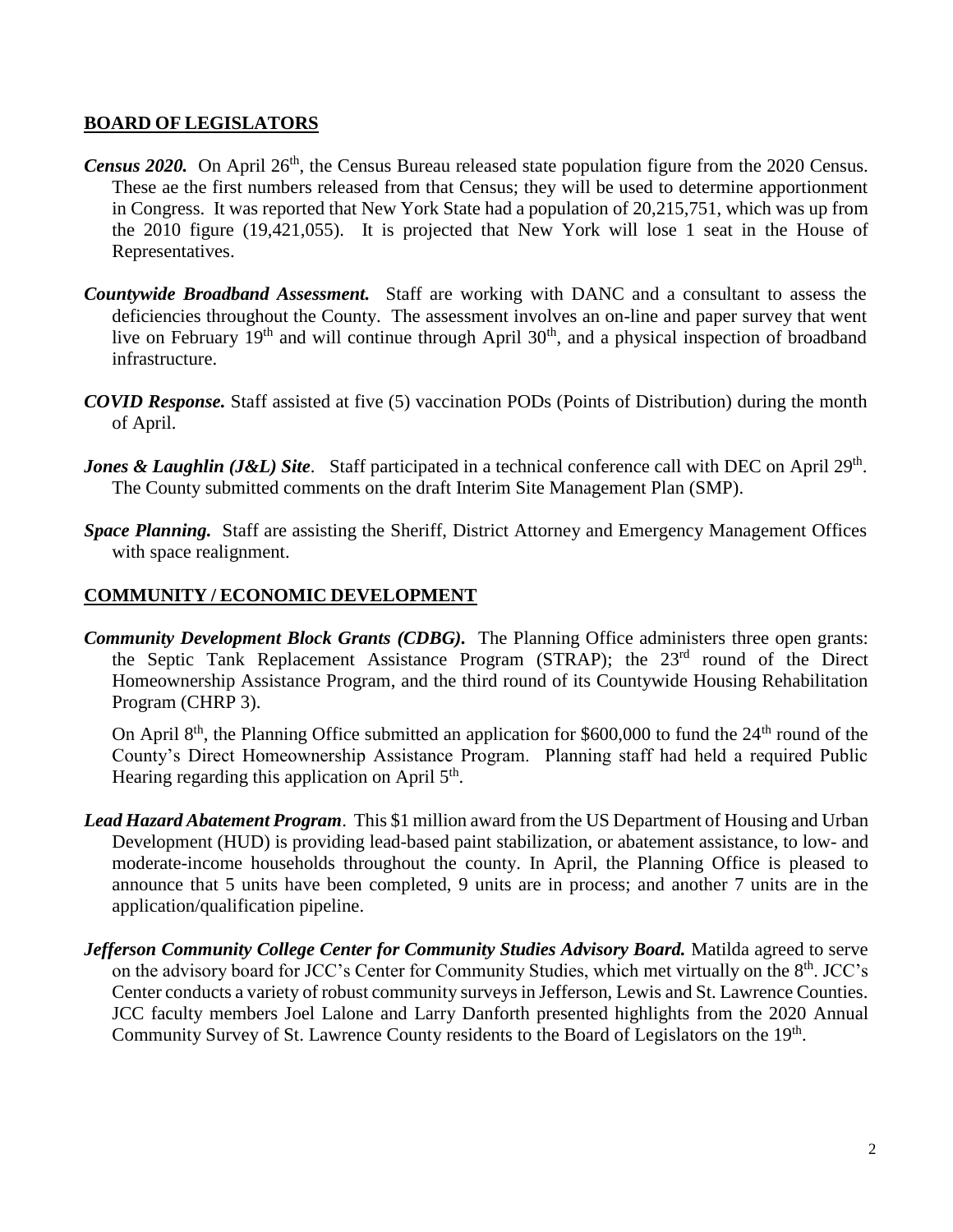## **GEOGRAPHIC INFORMATION SYSTEM**

- *County Enterprise GIS*. Dakota has successfully published data to the Enterprise system and has shared CPB reviewed solar projects as an interactive web mapping application. Also, a prime farmland dataset was published for public consumption and sharing.
	- <https://gis.stlawco.org/portal/home/index.html>
- *COVID-19 Mapping.* Since March 31, 2020, Dakota and Matilda have prepared daily maps for the County's Public Health Department to track positive, active, and regional cases of COVID-19.
- **Parks & Trails New York (PTNY).** Staff, Dakota, is working on submitting GIS data to PTNY that highlight recreation trail infrastructure in the County. Data for this project was recently received from the County trails web application and will be submitted during the winter 2021.

# **GRANTS**

- *BridgeNY.* Staff has been working with County Highway to prepare applications for three bridge projects. Pre-applications are due May 5; final applications are due June 9. The County secured over \$9.4 million in the last round (2018).
- *Grants Notice Distribution.* The Grants Notice is distributed to County Department Heads, Legislators, Superintendents of Schools, local municipal officials and approximately 350 additional individuals representing organizations throughout the North Country.
- *Hazard Mitigation Plan, 5-Year Update*. Staff are assisting Emergency Services with the required fiveyear update of the SLC Multi-Jurisdictional All-Hazard Mitigation Plan. County stakeholders participated in a project meeting on April 8<sup>th</sup>.
- *Septic Repair Program.* The County was made aware that it was a recipient of \$340,000 to repair or replace deficient septic tanks along specified waterbodies in the County.

### **PLANNING MATTERS**

- *North Side Energy Solar Project.* Staff is working with the County Administrator's Office and several legislators to determine what role the County may have in the review of the application for the 180 MW solar installation in the Towns of Brasher, Massena and Norfolk.
- *Town of Hammond Land Use Regulations Revisions.* Staff continues to make progress on a 6-8 month process of reviewing and drafting updated land use regulations. There are two working options: zoning as a single district (residential agricultural) and zoning as a dual district (shoreline and residential agricultural). Staff will meet with Committee members on the 28<sup>th</sup> for the final review of the draft documents. A new map was created to show the dual district boundaries. Some of the remaining steps are: final edits to draft documents, scheduling public meetings and hearings, and SEQR submission.